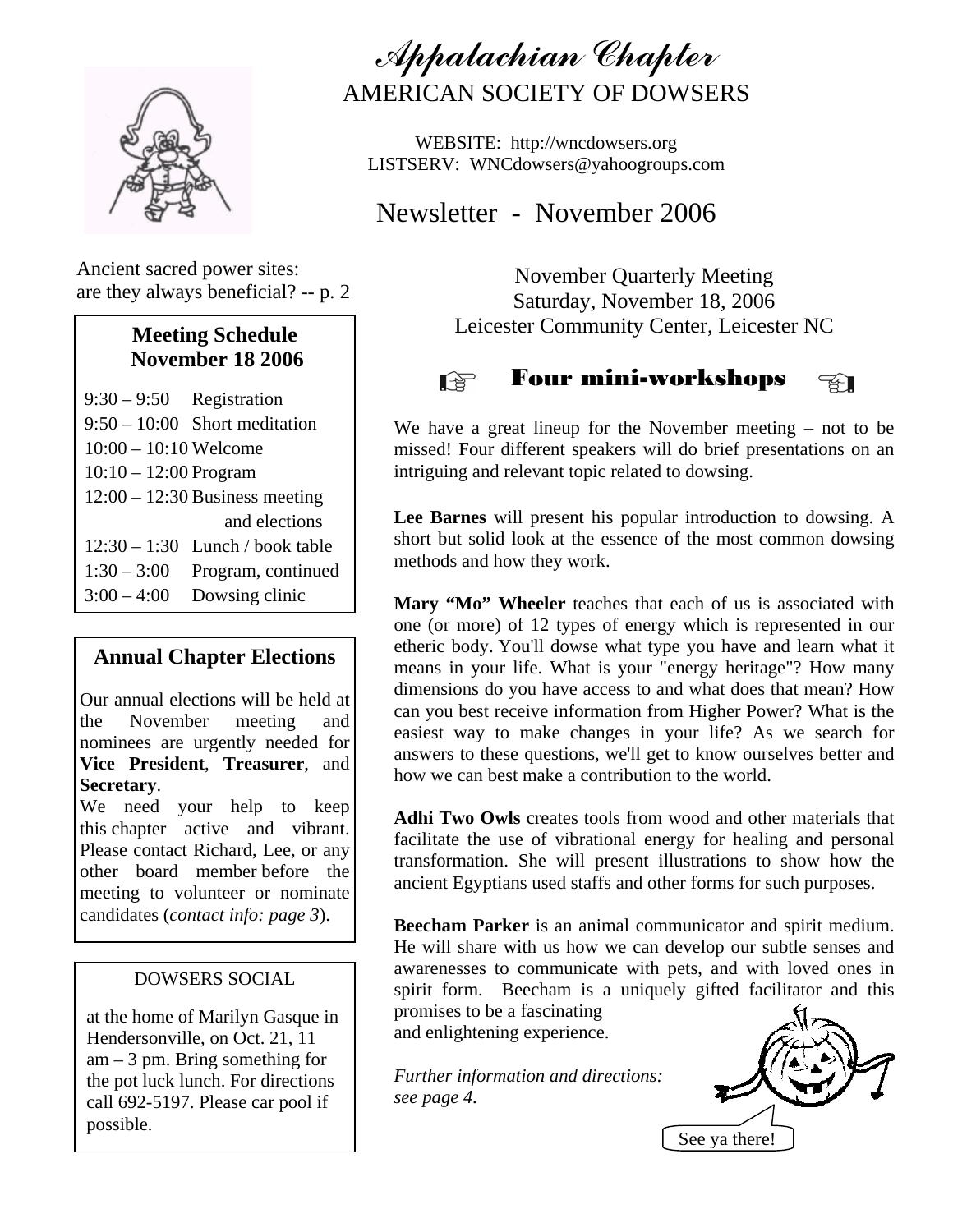## President's Corner

#### By Richard Crutchfield

In the previous newsletter I called attention to a talk given by an Argentine dowser, Guido S. Bassler, at an international conference in Cypress in l997, published in The American Dowser (Vol.40, No.1, winter 2000), the thesis of which was that "all is not wrong with earth radiations" and that, in fact, the Catholic Church, as well as the ancients in South and Central America, knew all about them and used them for their purposes in locating their sacred structures.

Bassler, then VP of the Argentine Assoc. of Radiesthesia and a representative of the Argentine Foundation to Protect against Earth Radiations, published "Highly Energetic Places" the following year, in which he expounded on his extensive dowsing research of Guarany Jesuit ruins in Argentina, Paraguay and Brasil, ancient sites (now famous among tourists) in Bolivia, Peru and Mexico, a Huna prayer site ("marae") in Tahiti, and high energy healing areas (which he calls "microclimates"), etc. Precisely under all 53 of these areas and structures, using a scale of energy intensity he calls "Bassler units", he found combinations of all the geomagnetic zones we know of: Hartmann grid lines (of all three intensities), Curry grid lines, water veins, blind springs, - even uranium veins in many cases - and more notably, intersections of these, with the resulting power vortexes. The precision with which the sacred structures were located over these phenomena I found astonishing - absolute proof that not only the ancient Maya and pre Inca civilizations, but the Jesuits, even the Masonic builders of an obelisk (such as one he dowsed in Buenos Aires), were privy to the arcane secrets of detecting and using earth energies at the highest level, just as the ancient Egyptians were (and perhaps the earlier Sumerians?).

As I indicated earlier, Bassler's conclusions about the Bolivian archeological site of Tiwanaku,

specifically the porch or gateway to the Kalasasaya temple, which at sunrise on the Winter solstice measured an astounding 8,880,000 "Basslers", leave me with a myriad of disturbing questions. After dowsing his photograph of the porch, I would agree with his statement that it represented the highest power he had yet found. I would add, however, that it also represented (at the time of its use by the priesthood, let us say) , one of the most powerful negative (i.e. toxic) energies on the planet - natural or artificial - especially regarding sunrise on the Winter equinoxes). The same might be said of another very powerful sacred site he studied (2,700,000 Bassler units), the basins (for bathing in the sacred/charged waters) and four niches or chambers (apparently for "energizing" the priesthood) at Tambo Machay in the Cuzco area., not to mention the powerful "Sacrificial Stone" (4,700,000 units) at Machu Picchu in Peru).

The questions raised in the previous newsletter should concern all dowsers (and other seekers of truth and higher consciousness) who visit the world's "sacred sites". That is, Power, certainly. But what kind? What effect does it have on us? Is it really in our highest good? Bassler, in relating the intended effect of these power vortexes, mentions healing and "exaltation", but regarding the South American sites, he says "population control" and "healing", but only for those who can put themselves "in resonance" with those intense energies. Is he referring to us or to the ancient priests, the intermediaries between the "gods" and the "controlled" (or to modern "priests", for that matter)? Dowsing these sites, I find not only a power vortex of negative polarity but a reduction of the human aura by 80%! And more, the nature spirits, the elementals are nowhere to be found! Nor is there a flow of *chi* anywhere! No spiritual presence? What's going on?

## Websites related to power places

www.sacredsites.com : "Places of peace and power"

www.sitchin.com : Zecharia Sitchin is the author of books about the probable extraterrestrial origins of civilizations and sacred sites.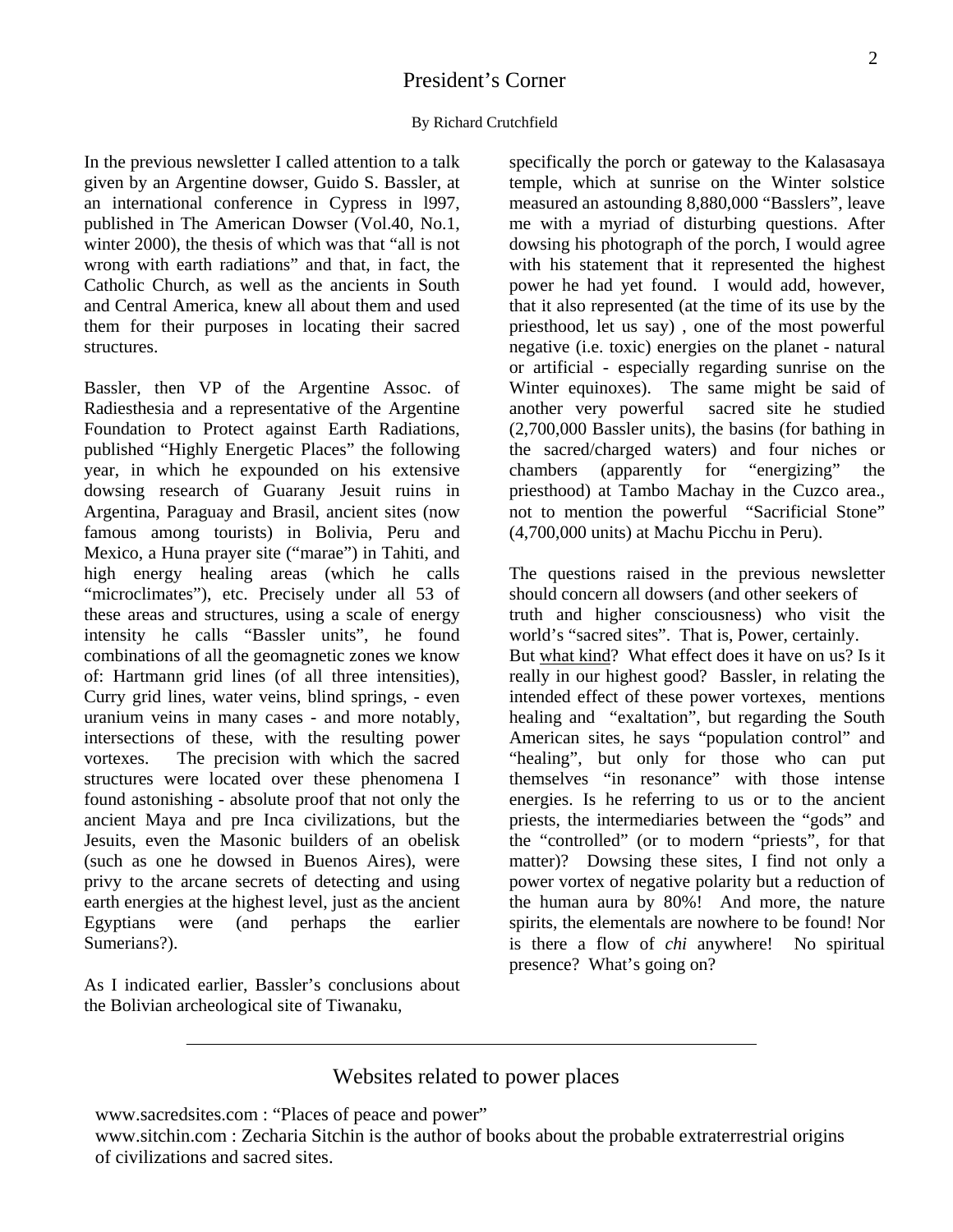# ASD national organization faces crisis

 The national American Society of Dowsers is experiencing a severe financial crisis, brought on by several years of negative balances. There are a number of reasons that this situation has occurred and the officers are attempting to clarify these reasons, and activate solutions that will prevent this from occurring in the future. Right now the ASD's most pressing need is for income in the form of new memberships and contributions.

**Please help keep ASD alive.** If you are not a member, consider joining App Chapter and the ASD, even if you are not an experienced dowser. If you are a member of App chapter but not the ASD, please send in your \$40 membership fee to the ASD, PO Box 24, Danville VT 05828, or call 802-684-3417. There is a printable membership form at www.dowsers.org. Benefits of membership include the Quarterly Digest with its many interesting articles, and the FABULOUS national convention in June of each year.

A recent notice from the ASD included a message from a member in Delaware who suggests that if every member donates \$100 beyond the regular dues, the immediate problems would be solved.

**5th Annual Crop Circle Conference**  November 10 -12, 2006 Goddard College, Plainfield, VT www.sacredBritain.com

featuring presentations by many leading crop glyph researchers

#### **This newsletter wants your input**

Consider writing a short article, book review, or website critique. Deadline for the next issue is December 31.

## R.I.P.'s wisdom for times of crisis

**Curious:** RIP, you've passed on lots of good dowsing tips for us over the years. You know, geopathogenic stress, water, thought forms, all that.

What would you say about dowsing our politicians and what they're up to? You know, their integrity, intentions, influences?

**RIP:** Good question! I was wondering when you whippersnappers would get around to that! Old Vern would say, "do a Max Freedom Long on the jokers, you know... a psychometric analysis!" Me? I say make it simple. Dowse each of those traits you mentioned - and any others you can think of that are essential in public service- on a scale of 1-10 (or 1-100 if you're picky!). But above all dowse - en absentia, of coursethe aura (its strength, and reach - even its color) Especially....now Listen Up! Does the aura have the outer spiritual body? Is there a High Self present? If not, hey, we got problems!

## Chapter Officers, other Board Members, and Associates

|                                        |                            |                               | (area code 828) |
|----------------------------------------|----------------------------|-------------------------------|-----------------|
| PRESIDENT:                             | <b>Richard Crutchfield</b> | president@wncdowsers.org      | 274-3423        |
| <b>VICE PRESIDENT:</b>                 | Grace Maxwell              | vicepresident@wncdowsers.org  | 296-9522        |
| TREASURER:                             | <b>Margery Bastian</b>     | treasurer@wncdowsers.org      | 683-8711        |
| DIR. AT LARGE:                         | Lee Barnes                 | directors@wncdowsers.org      | 452-5716        |
| DIR. AT LARGE:                         | <b>Rusty Ault</b>          | directors@wncdowsers.org      | 693-6556        |
| <b>CONSULTANT:</b>                     | <b>Marilyn Gasque</b>      | directors@wncdowsers.org      | 692-5197        |
| PUBLICITY:                             | Linda Gardner              | publicity@wncdowsers.org      | 625-9493        |
| <b>BOOKS &amp; MEDIA:</b> Pat Brinkley |                            |                               | 776-9961        |
|                                        | <b>Laurel Davis</b>        |                               | 775-3333        |
| <b>WEBMASTER:</b>                      | Joseph Allen               | communications@wncdowsers.org | 318-5204        |
| NEWSLETTER:                            | Paul Bennett               |                               | 299-3008        |

Let RIP do it! reason, intuition. psyche